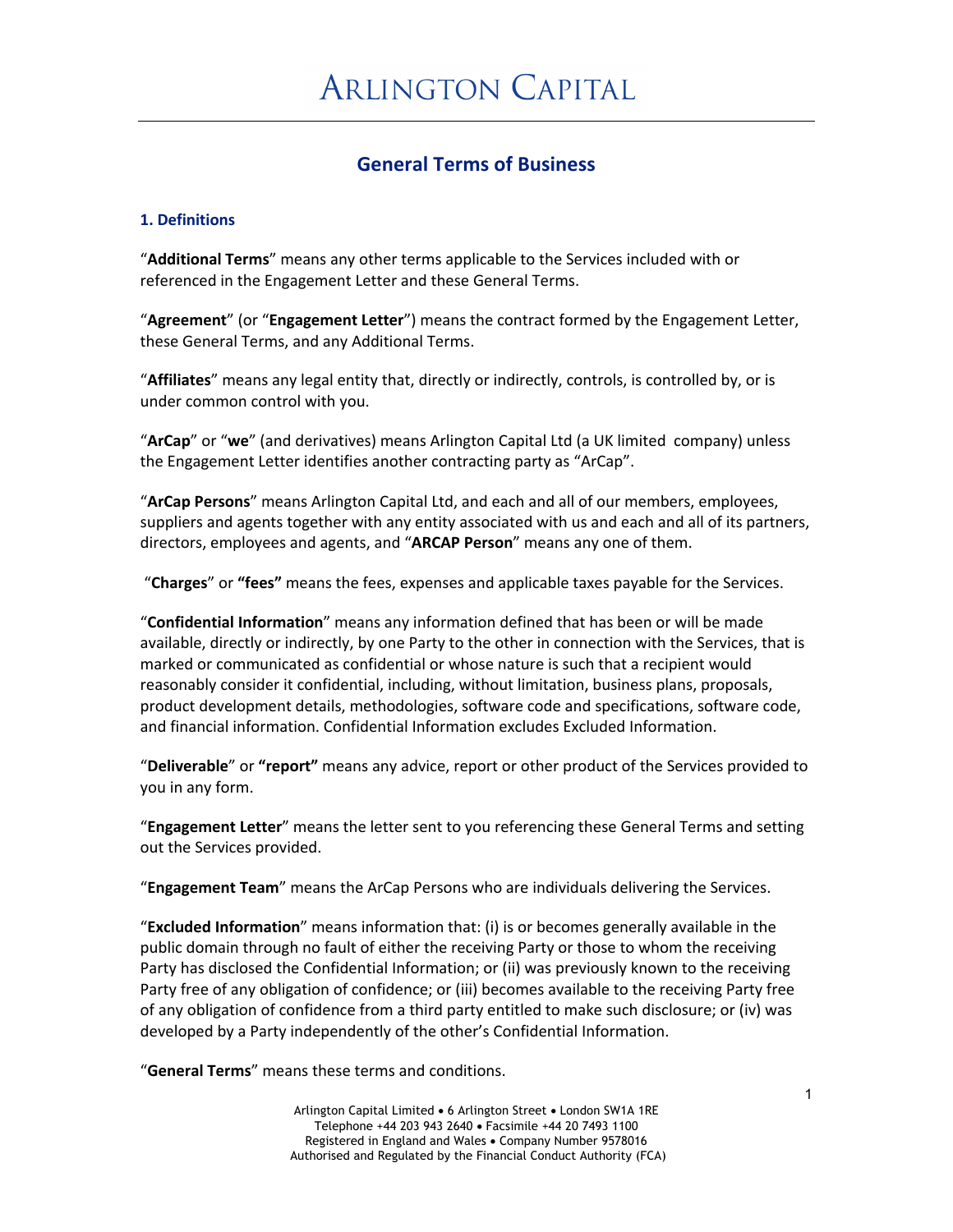"**IPRs**" means all intellectual property rights including all rights in and to inventions, utility models, patents, copyright and related rights, trade marks, logos, trade and business names, rights in designs, rights in computer software, database rights, moral rights, rights in confidential information (including know-how and trade secrets) in every case whether registered or unregistered and all similar or equivalent rights or forms of protection (whether now or in the future) in any part of the world and references to "**IPR**" means any of them.

"**Other Beneficiaries**" means any person identified in the Engagement Letter as a beneficiary of the Services or of any Deliverable other than you, on whose behalf or for whose benefit you sign the Engagement Letter.

"**Other ArCap Person(s)**" means ArCap Persons who are not members of the Engagement Team.

"**Party**" means either of ArCap and you and "**Parties**" shall mean both ARCAP and you.

"**person**" means individuals, corporate and unincorporated bodies*.* "**Services**" means the services to be delivered by us under the Engagement Letter.

"**you**" (and derivatives) means the addressee(s) of the Engagement Letter and, if the context requires, Other Beneficiaries and other entities associated with you.

### **2 The Agreement**

2.1 This Agreement sets out the entire agreement between the Parties in connection with the Services and extinguishes all previous agreements, promises, representations and understandings between the Parties, whether written or oral, to the extent only that they relate to its subject matter.

2.2 In entering into this Agreement, neither Party has relied on any statement, representation, assurance or warranty (made innocently or negligently) that is not set out in this Agreement.

2.3 If there is any inconsistency between the Engagement Letter and any other part of this Agreement, the Engagement Letter prevails to the extent necessary to resolve the inconsistency. If there is any inconsistency between these General Terms and any Additional Terms, the Additional Terms prevail to the extent necessary to resolve the inconsistency.

2.4 For the avoidance of doubt, only you will be our client. If you act on behalf of a principal, you must inform us immediately in order to obtain our further agreement to provide services to you under these Terms and Conditions on that basis. You agree to provide us with all documentation or information that we may reasonably require in respect of that principal. In any event, that principal will not, unless we agree otherwise in writing, be our "client" under the rules of the FCA and will not have any rights under these Terms and Conditions.

2.5 Any changes to this Agreement must reference this Agreement, be in writing and signed by all Parties.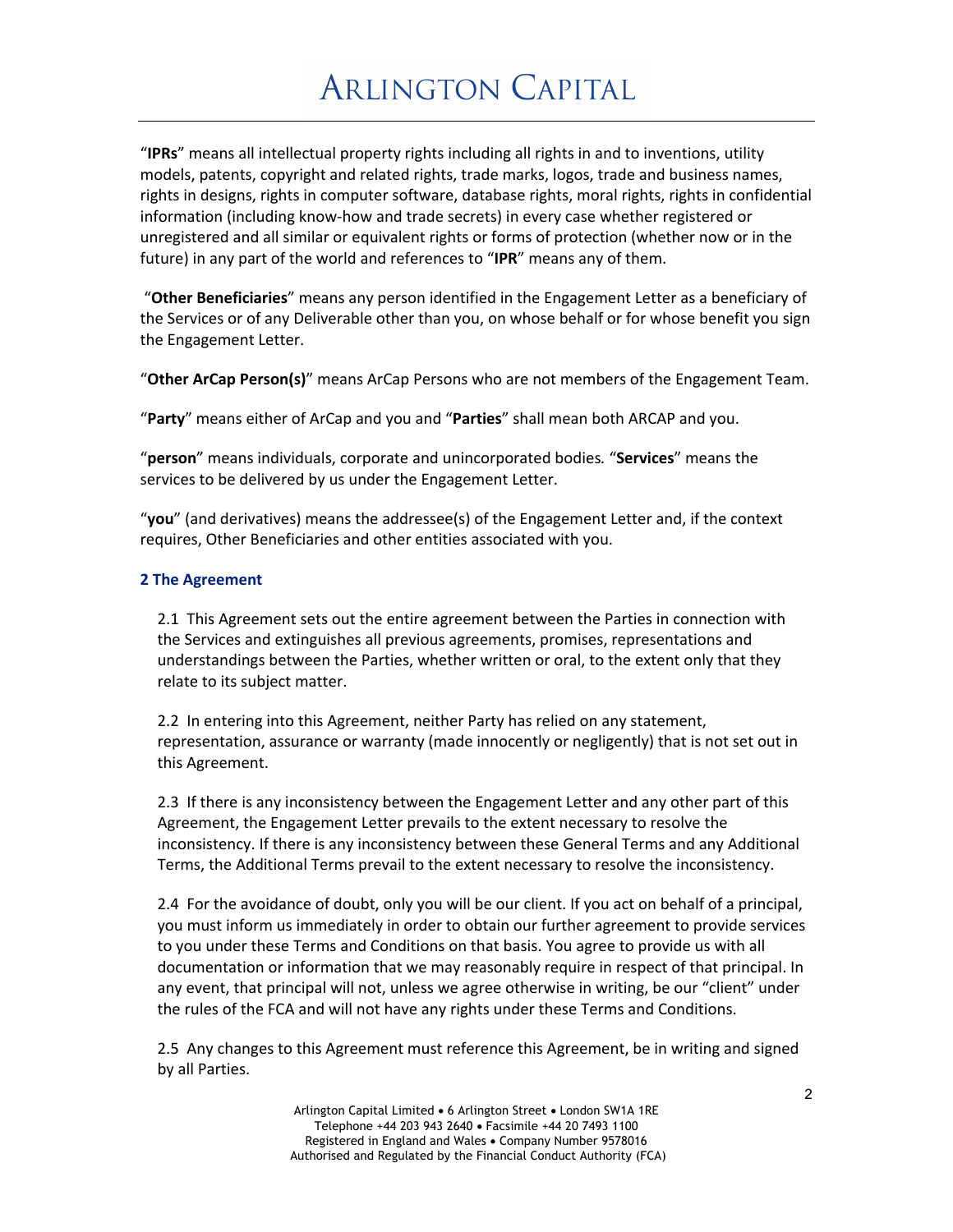### **3 Our responsibilities**

3.1 The Services shall be delivered with the reasonable skill and care expected from a skilled and experienced person engaged in providing services similar to the Services, in a similar context, and in compliance with applicable laws.

3.2 The Services will be provided by an Engagement Team, including any individuals named in the Engagement Letter. We try to minimise team changes, but, where necessary, we may change team members for others of equivalent skills and we shall try to give you reasonable notice of any changes.

3.3 When we work at your premises we shall comply with applicable site policies communicated to us.

### **4 Your responsibilities**

4.1 You shall provide (and procure that your personnel and suppliers provide), in a timely manner, such cooperation, information, documents and access to personnel, premises, systems and facilities, as we reasonably need or request and you shall obtain all necessary licences and permissions. You shall provide a safe and appropriate working environment and perform any actions required of you in this Agreement.

4.2 You shall tell us of any changed circumstances or information that may have an impact on our Services and ensure that the personnel with whom we deal have the required skills and information.

4.3 You are responsible and accountable for managing your affairs, deciding on what to do after receiving any Deliverable and implementing any advice or recommendations.

4.4 You are responsible for making any notifications, registrations and disclosures required of you by law or regulation.

#### **5 Ownership of Deliverables**

5.1 We own all Intellectual Property Rights in any Deliverable, except to the extent that the Deliverables incorporate your or third party pre-existing intellectual property which you or they shall continue to own.

5.2 You own any Deliverable in its tangible form on payment in full of our Charges and may then make any number of copies of the Deliverable to enjoy the benefits of it subject to the terms of this Agreement and any Engagement Letter.

#### **6 Our advice and use of information**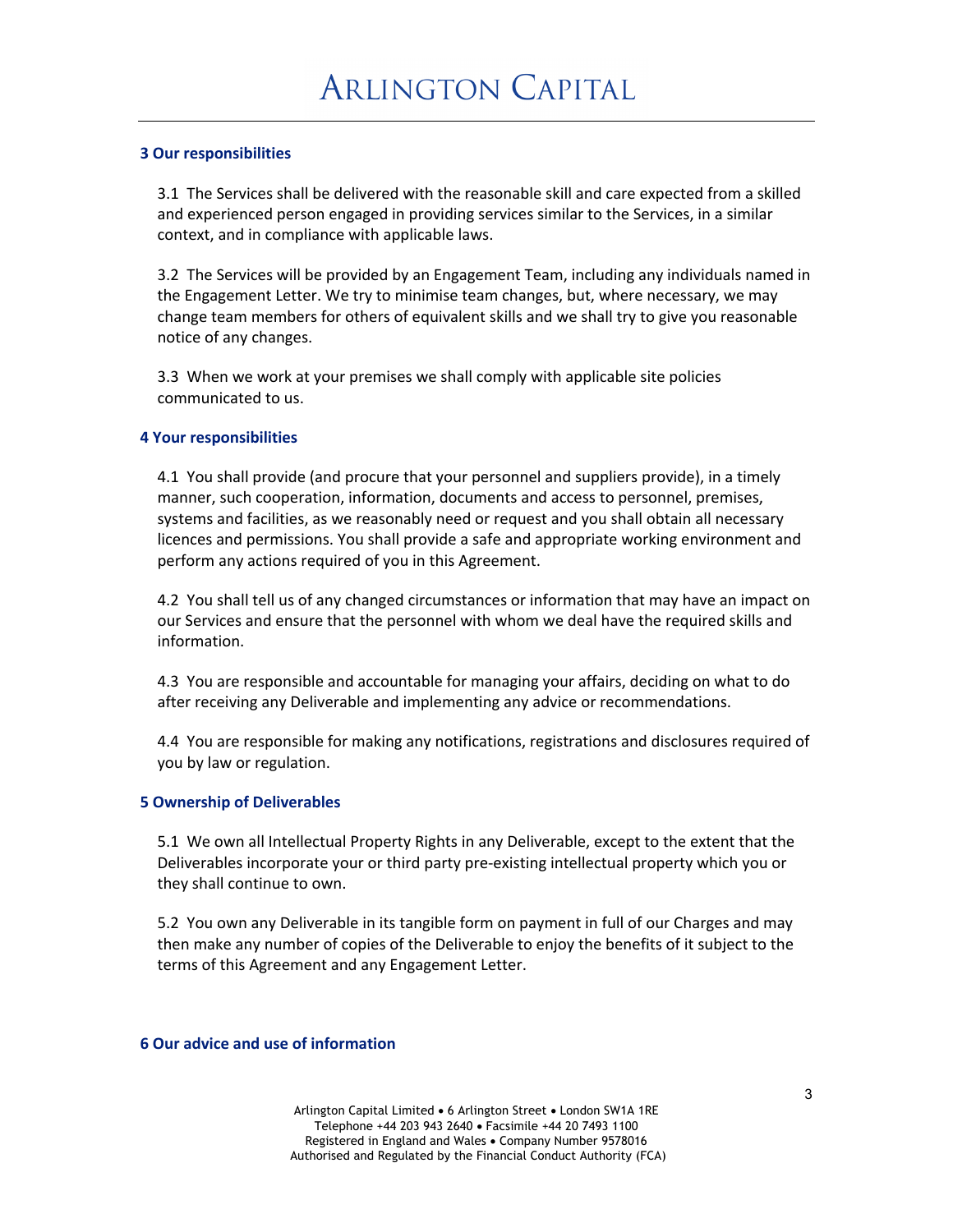6.1 We may provide advice orally, in draft or interim form, but our later written advice or final written report supersedes anything provided earlier.

6.2 You should not rely on any draft or interim advice. If we give you oral advice, and you want to rely on it, let us know and we will provide it in writing. You should only rely on our written advice.

6.3 We may rely on any instructions, requests or information supplied by any person whom we reasonably believe to be authorised by you for such purpose.

6.4 Unless set out in the Engagement Letter, if we receive information from you or from other sources in connection with the Services, we may rely upon it without independent verification.

6.5 Unless a part of the Services, we will not update the Services or the Deliverables after we have delivered the final Deliverables.

6.6 We cannot predict future events or circumstances, and you should not interpret our advice, forecasts or recommendations as a prediction or guarantee of any outcome.

6.7 Unless otherwise agreed, our Deliverables are provided for your internal use only. They may not be disclosed to any other party without our prior written consent except as required by law or by a competent regulatory authority (in which case you shall, if permitted by law or regulation, promptly inform us).

6.8 You may disclose the Deliverables to your Affiliates for support purposes and to your insurers, legal and other professional advisers if seeking advice in relation to the Services, provided that you tell them that: (i) the Deliverables are to be held in confidence; and (ii) to the fullest extent permitted by law, we accept no liability to them in connection with the Services or the Deliverables.

6.9 We may use information we obtain in performing the Services, anonymised and/or aggregated so that no Personal Data or commercially sensitive information is disclosed, for development of expertise and know-how, benchmarking, analytics, quality assurance and other purposes related to our business.

### **7 Confidentiality**

7.1 The Parties shall keep each other's Confidential Information confidential and use it only to perform or receive the Services or for exercising their rights or performing their obligations under this Agreement and for corporate governance purposes. Each Party will protect the Confidential Information it receives as it would protect its Confidential Information, and exercise at least a reasonable standard of care.

7.2 Unless you tell us otherwise in writing, we may share Confidential Information with your other advisers. The Parties may disclose Confidential Information if required by law or any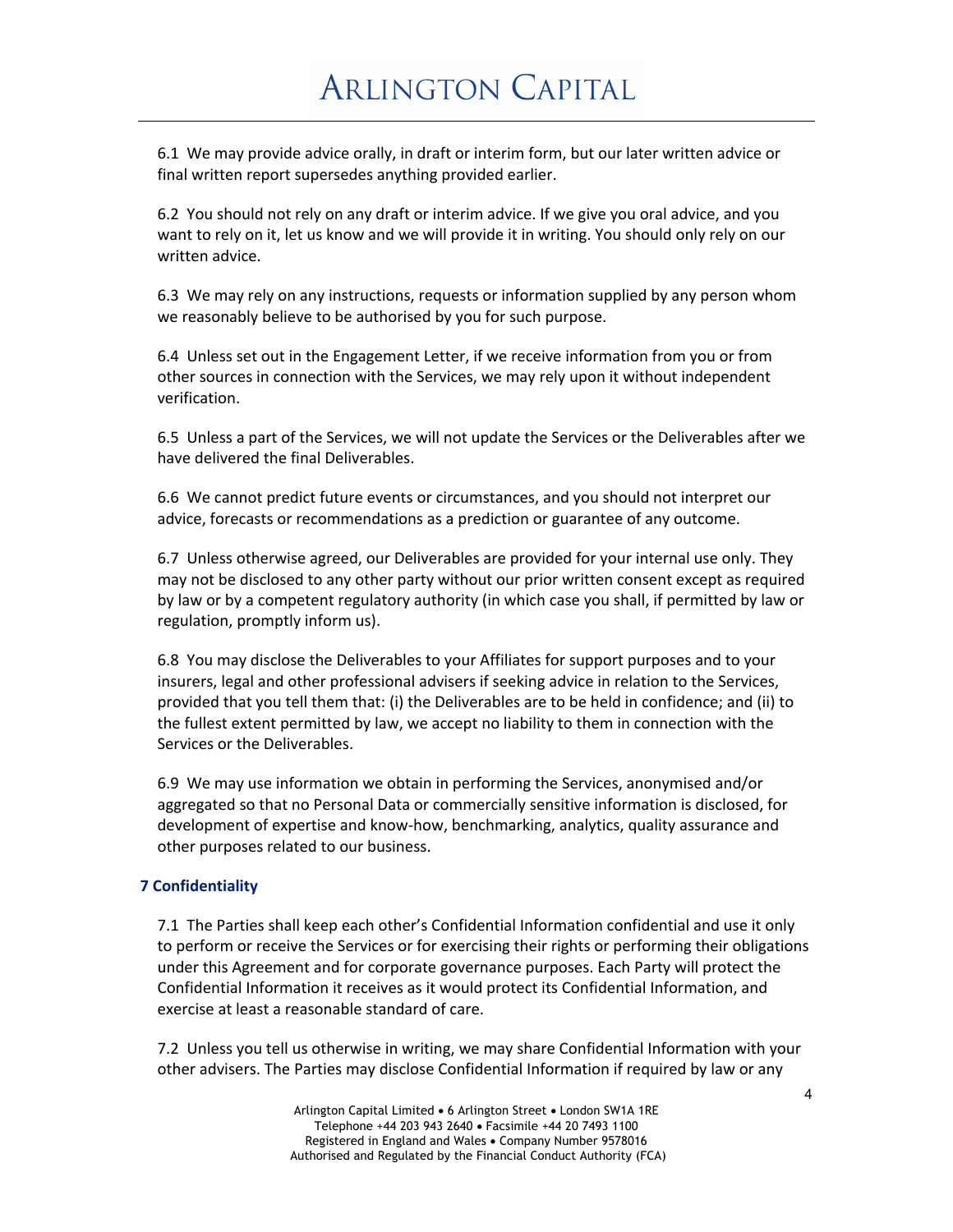applicable regulator but only to the extent required, and the Party intending to make such disclosure will provide the other with notice of the disclosure if permitted by law or regulation. The Parties may disclose Confidential Information to their legal advisors and insurers in relation to any dispute relating to this Agreement.

7.3 We will retain your Confidential Information in accordance with our record retention policy. We may share information relating to you and the Services (including Confidential Information) with Other ArCap Persons and our subcontractors and that information may be accessed by parties who facilitate or support our business. We are still responsible for ensuring confidentiality if Confidential Information is shared with or accessed by such parties unless otherwise required by law.

#### **8 Our Charges**

8.1 Unless otherwise agreed in the Engagement Letter, we shall invoice you monthly in arrears for the Charges together with any withholding taxes payable on or deductible from them. You will pay our invoice within 30 days of the invoice date without set-off.

8.2 Where there is more than one addressee of the Engagement Letter, unless the Engagement Letter provides otherwise, each of you shall be jointly and severally liable to pay our Charges.

8.3 If we are required by law, or a regulatory or parliamentary body in any proceedings, forum, or investigation (in which we are not a party or participant but you are) to provide information or produce documents relating to the Services, you shall pay our fees incurred in satisfying such requirements based on our standard rates at the time and any costs, expenses and VAT.

#### **9 Managing Conflicts of Interest**

9.1 ArCap Persons may be delivering services to, or approached to deliver services to, or act for another party or parties during and after this engagement with interests that conflict with or are adverse to yours (a "**Conflicting Party**" or "**Conflicting Parties**").

9.2 ArCap Persons are free to deliver services to Conflicting Parties. ArCap has a Conflicts of Interest Policy which is available on request. Where the interests of any Conflicting Party directly conflict with yours in relation to the subject matter of the Services then the Engagement Team shall not deliver services to the Conflicting Party and Other ArCap Persons may only deliver services to the Conflicting Party where appropriate Barriers are in place. Where this process is followed and such Barriers are in place, you agree that this will be sufficient to manage such conflict.

9.3 "**Barriers**" means reasonable safeguards to facilitate the protection of our clients' interests, through information handling procedures and deployment of professionals.

#### **10 Third parties and their rights**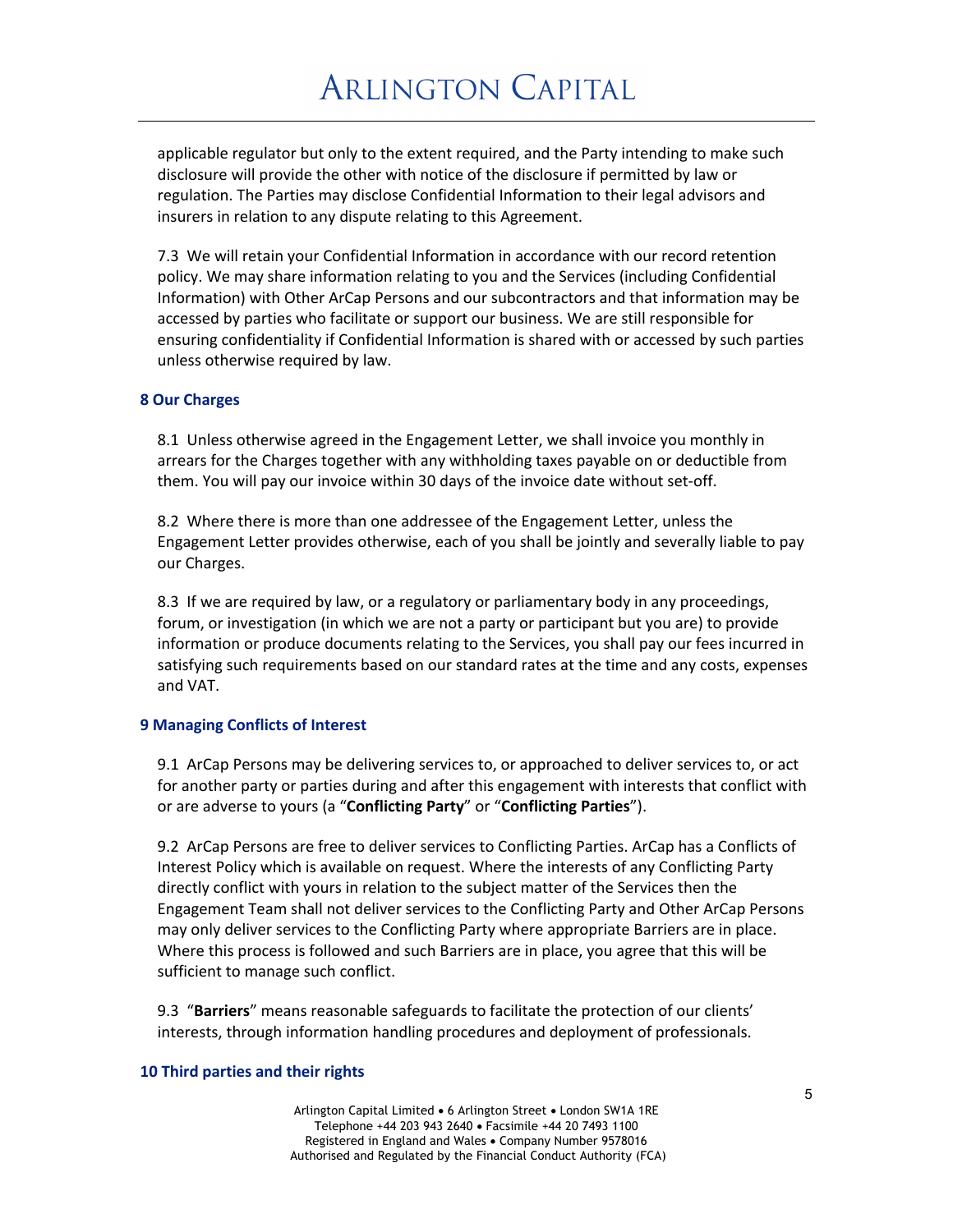10.1 The Parties may end or vary this Agreement without anyone else's consent, including any Other Beneficiaries.

10.2 Other Beneficiaries (if any) acquire rights and become subject to obligations under this Agreement through signature by the addressee of the Engagement Letter on their behalf.

### **11 Circumstances beyond your or our control**

11.1 No Party shall be in breach of its obligations under this Agreement or incur liability to the other if that Party is unable to comply with this Agreement due to any cause beyond their reasonable control.

11.2 If such an event occurs, the affected Party shall, as soon as reasonably practical, notify the other, who may suspend or terminate this Agreement by giving seven days' notice, taking effect if the affected Party has not recommenced the performance of its obligations in that period.

#### **12 Waiver, assignment and sub-contractors**

12.1 Failure by a Party to exercise or enforce any rights under this Agreement is not a waiver of such rights.

12.2 No Party may assign the benefit of this Agreement.

12.3 We may appoint sub-contractors to assist in delivering the Services, but we remain responsible for performing the Services and we shall procure that they treat your Confidential Information under obligations equivalent to those in this Agreement. Where any subcontractor is not a ArCap Person we will notify you first.

#### **13 Limitations on our liability**

13.1 Our liability and that of any ArCap Person under this Agreement and for all claims connected to it, in contract, tort (including negligence), statutory liability or otherwise shall be limited to the amount set out in the Engagement Letter or, if no amount is set out, to equivalent to the total of the fees that have been paid or are payable under this Agreement and we (including ArCap Persons) exclude any liability for loss of profits, goodwill, anticipated savings or wasted time and for indirect or consequential loss.

13.2 Where there is more than one beneficiary of the Services (a "**Beneficiary**") the limitation on our liability in clause 13.1 shall be apportioned by the Beneficiaries amongst them. No Beneficiary shall dispute or challenge the validity or operation of clause 13.1 on the grounds that no apportionment has been agreed or that the share of the limitation amount apportioned to any Beneficiary is unreasonably low. In this clause, "Beneficiary" includes you and Other Beneficiaries.

13.3 If other persons are liable to you for any loss or damage for which we or any ArCap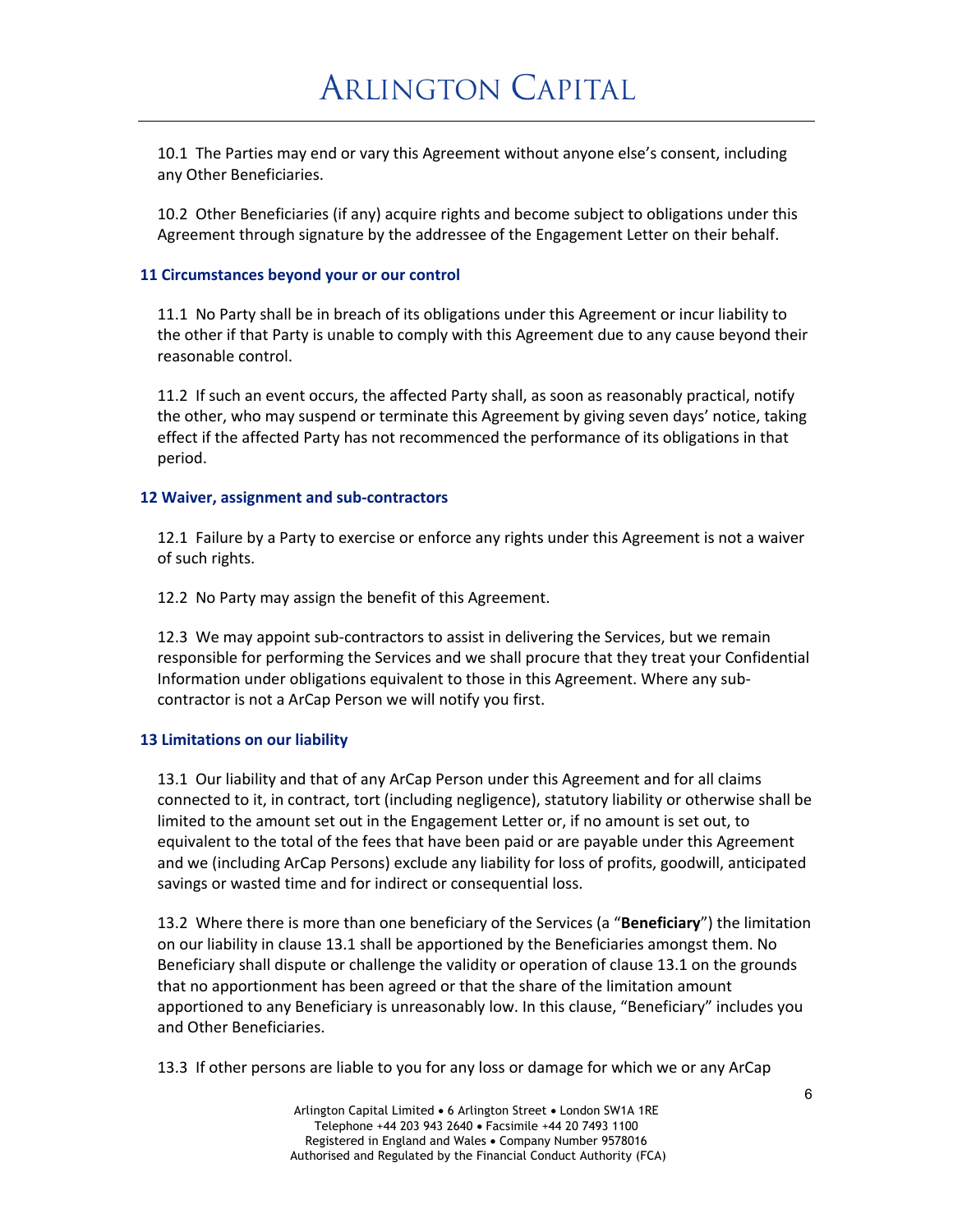Person are also liable, then our (including ArCap Persons) liability to you is limited to the sum we ought to pay having regard to our responsibility for that loss or damage, and we will not be liable for losses attributable to the other persons (whether or not they have limited or excluded their liability). Those other persons will be deemed to have paid to you sums appropriate to their responsibility for such loss or damage.

13.4 Neither you nor any Other Beneficiaries shall bring any claim against any ArCap Person except ArCap in respect of loss or damage suffered by you arising out of or in connection with this Agreement or the Services. This clause is enforceable by any ArCap Person.

13.5 Nothing in this Agreement excludes or restricts our liability for fraud, fraudulent misrepresentation, for death or personal injury resulting from our negligence, or for any other liability that may not be excluded or limited by law.

### **14 Termination**

14.1 Either you or we can terminate this Agreement by giving at least 30 days' prior notice to the other at any time. Termination shall not affect any rights accrued before termination.

14.2 We may terminate this Agreement immediately if: (i) there is a change of law, rule, regulation or professional standard, or circumstances arise that ArCap reasonably believes would cause the relationship between the Parties to violate such law, rule, regulation or professional standard or would prejudice any ArCap Person's ability to comply with applicable auditor independence requirements; or (ii) we believe a conflict of interest cannot be managed, but in that case we shall consult you before we do so.

14.3 Clauses 1, 4, 5, 7, 8, 9, 10.1, 12.1, 13, 14.3, 15, 18.1, 19 and 20 shall survive termination of this Agreement, together with any other provision expressly stated to survive termination or which, by implication, is intended to survive.

#### **15 Data protection**

15.1 "**DP Legislation**" means, before 25 May 2018, the Data Protection Act 1998 and from 25 May 2018, the General Data Protection Regulation (EU 2016/679) and legislation that amends, re-enacts or replaces it in England and Wales, including without limitation Section 3 of the European Union (Withdrawal Agreement) Act 2020 and any amendment, re-enactment or replacement in England and Wales which arises as a result of the UK's exit from the EU. The definitions and interpretations in DP Legislation apply to this clause.

15.2 This clause 15 applies to personal data provided to us by you or on your behalf in connection with the Services ("**Personal Data**").

15.3 You warrant and represent that you have any necessary consent, provided any necessary notice and done all other things required under the DP Legislation to disclose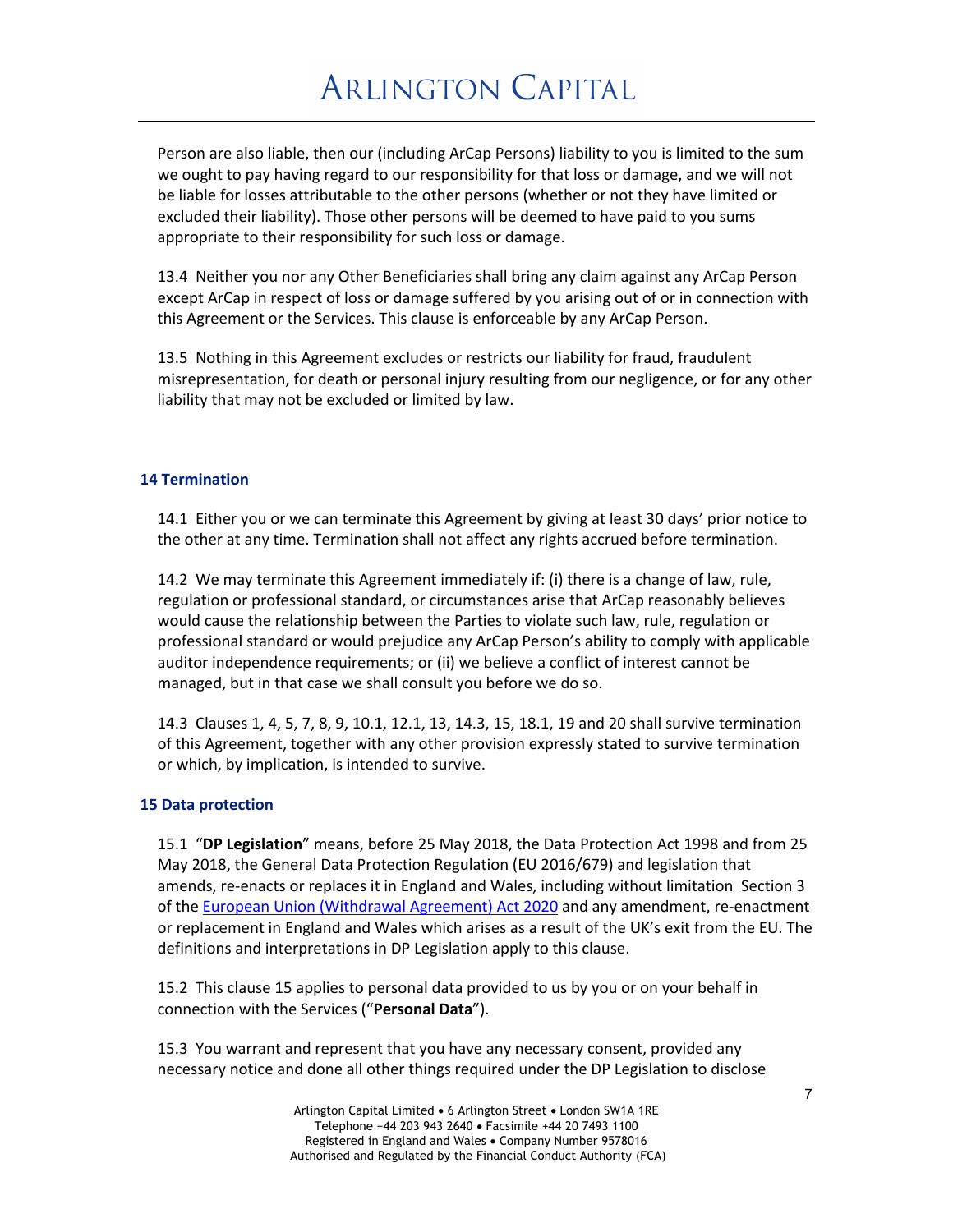Personal Data to us in connection with the Services. We shall act as a Controller and perform the Services in accordance with the DP Legislation.

15.4 We will take appropriate technical and organisational steps to protect against unauthorised or unlawful processing of Personal Data and accidental loss or destruction of, or damage to, Personal Data.

15.5 We shall process the Personal Data as reasonably required (i) to provide the Services; (ii) for our reasonable business purposes including facilitation and support of our business and quality control; and (iii) to meet our legal and regulatory obligations. We may share Personal Data with Other ArCap Persons, our subcontractors or other parties who facilitate or support our business. We will only make such a disclosure where it is required in connection with such purposes and in compliance with applicable DP Legislation.

15.6 We shall notify you promptly: (i) upon receiving a request for Personal Data or other request from a data subject, or if we receive any claim, complaint or allegation relating to the processing of the Personal Data; (ii) upon becoming aware of any breach of security leading to the destruction, loss or unlawful disclosure of the Personal Data in ArCap's possession or control.

15.7 Upon request, each Party shall provide the other with information relating to its processing of Personal Data as reasonably required for the other to satisfy its obligations under DP Legislation.

#### **16 Notices**

16.1 Any notice under this Agreement shall be in writing which includes email, except as set out in this clause. Any notice alleging breach or terminating this Agreement must be delivered by first class registered post (or overseas equivalent) to or left (and signed for) at our respective addresses in the Engagement Letter (or such other address as may be notified in writing) addressed to the lead persons of the relevant Party named in the Engagement Letter and copied to the Parties' respective General Counsel.

### **17 Capacity**

17.1 You agree to the provisions of this Agreement on your own behalf and as agent for any Other Beneficiaries.

#### **18 Legal and regulatory compliance**

18.1 Notwithstanding any other provision in this Agreement, each Party agrees that the other may make any notifications, registrations and disclosures required by applicable law or regulation or considered advisable and this may include disclosures or registrations relating to money laundering, tax requirements, and criminal or regulatory investigations.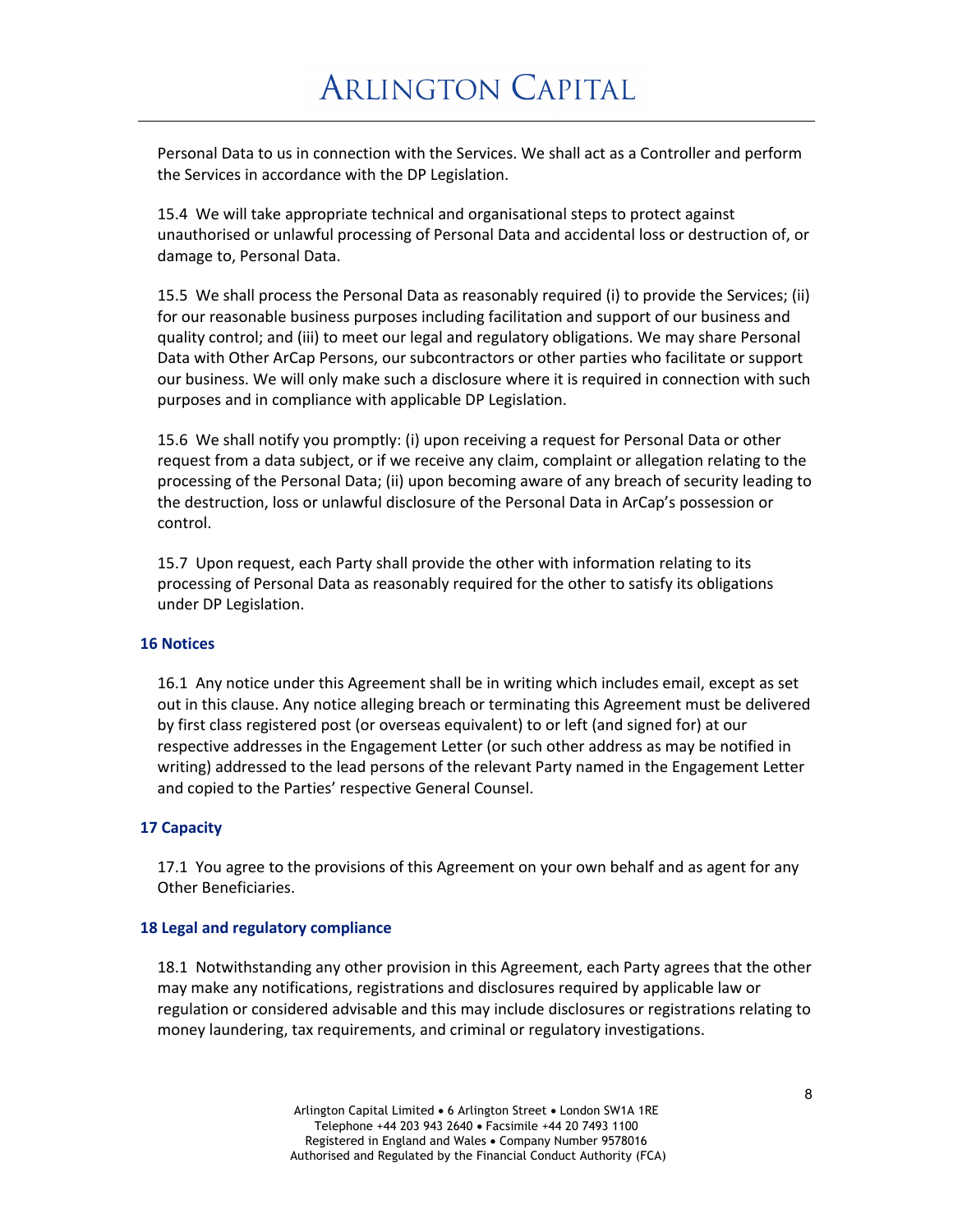### **19 Client Due Diligence**

**This Engagement is subject to satisfactory completion of statutory Anti-Money Laundering and Know Your Client formalities. You therefore authorise us to make such enquiries and obtain such references as we may consider necessary to fulfil our regulatory and legal obligations. You also authorise Arlington to make further enquiries and obtain references as we may consider necessary to continue complying with those obligations.**

### **20 Disputes, law and jurisdiction**

20.1 If the Parties cannot resolve any dispute by negotiation, they shall try to resolve it using the Centre for Effective Dispute Resolution's ("**CEDR**") model mediation procedure.

20.2 If the Parties cannot agree on the joint appointment of a mediator within ten business days of initiating the mediation procedure (or any longer period agreed in writing), they shall make a joint request to CEDR to nominate the mediator.

20.3 If the Parties reach agreement resolving the dispute, the agreement shall be put in writing and shall bind the Parties once it is signed by or on behalf of the Parties.

20.4 Failing agreement, a Party may invite the mediator to provide a non-binding but informative opinion in writing.

20.5 Any litigation in relation to the dispute may be commenced or continued notwithstanding the mediation unless the Parties agree otherwise or a court so orders.

20.6 The Parties shall bear their own costs of any mediation, and the fees and all other costs of the mediator shall be borne in equal proportions unless the mediator directs otherwise.

20.7 Subject to the above process, this Agreement and all disputes arising on any basis from, under or in connection to it shall be governed by English law.

20.8 Referral of a dispute to mediation shall not prevent any Party from seeking an injunction or other equitable relief.

### **21 Feedback on our performance**

21.1 To help us improve our service, we may send you a feedback request. Your feedback will be seen by the Engagement Team leader and the account Lead Partner.

21.2 If you want to comment on or complain about the Services to someone who is not involved in their delivery or management of your account, please contact Patrick Teroerde, Managing Director, at pteroerde@arlingtoncapital.ltd, or at Arlington Capital,, 6 Arlington St, London SW1Y 1RE.

21.3 We investigate and try to resolve any complaints promptly. If you are not satisfied, you can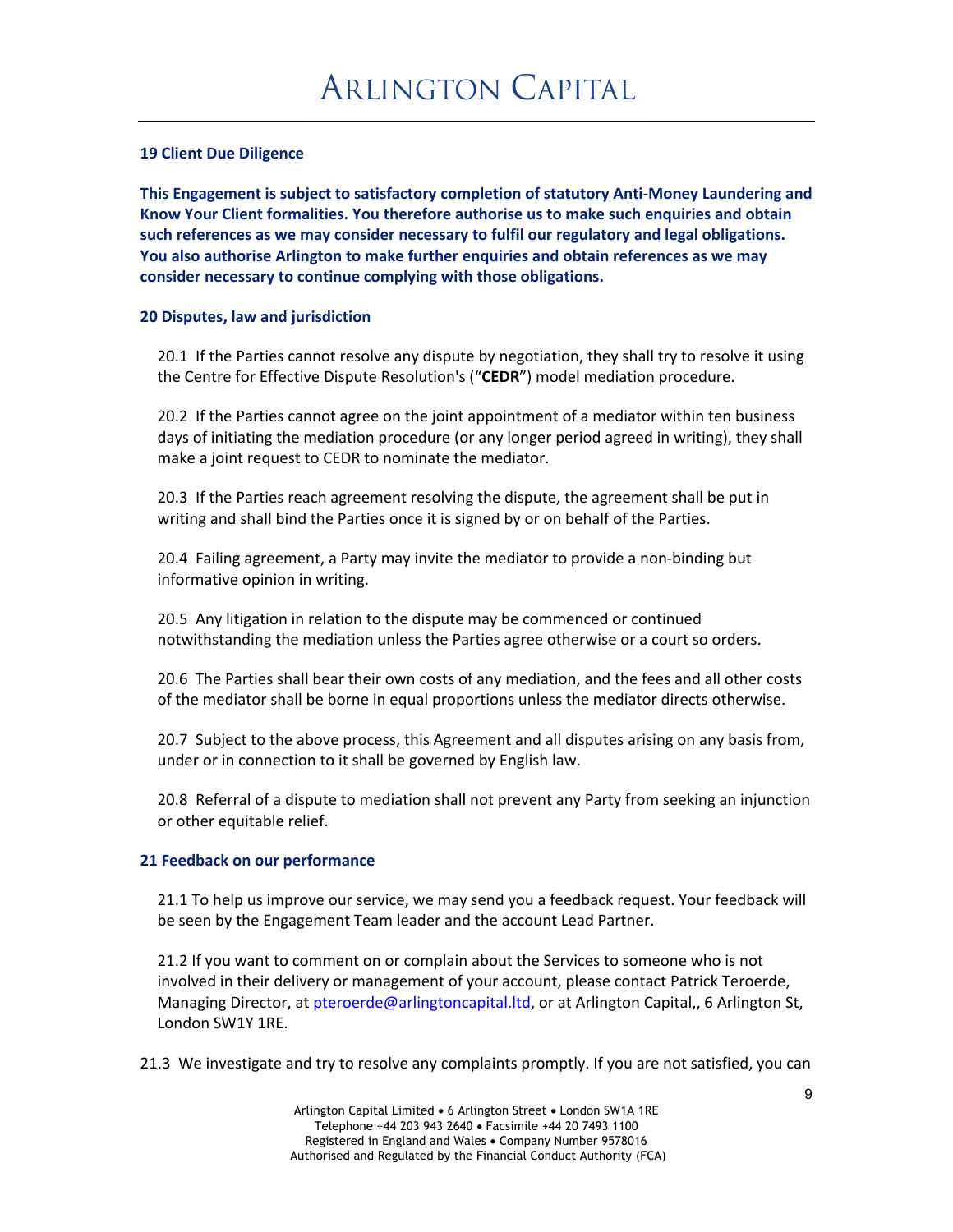refer the matter to the FCA and, in respect of "regulated activities" and ancillary services, to the Financial Ombudsman Services.

### **Additional Terms: Investment Management & Corporate Finance Services**

These Additional Terms apply where the Services are delivered by ArCap are in the nature of Investment Management and Corporate Finance Advice, or the Services are defined in the Engagement Letter as "Investment Management" and or "Corporate Finance Activities". Arlington Capital is authorised and regulated by the Financial Conduct Authority, under registration no. 810629, in respect of investment business and investment advisory business.

#### **Rules, regulations and compliance**

- 1. We shall be entitled to take such steps as we consider necessary in the course of delivering the Services to comply with any and all of the following, where applicable to the Services:
	- all rulings, rules, regulations, requirements, practices, principles and guidance of or issued by our regulator, the Financial Conduct Authority (the "**FCA**"),
	- the Financial Services and Markets Act 2000
	- the FCA Handbook (Market conduct)
	- any other rules or regulations applicable to the Services which may be in force at the time of delivery of the Services.
- 2. You shall comply with all legal and regulatory provisions in any jurisdiction applicable to the Services of which you are or ought reasonably to be aw are and which are binding on you ("**Legal Provisions**"), including any made by or pursuant to the following:
	- the Financial Services and Markets Act 2000
	- the Companies Acts 1985-1989 and the Companies Act 2006
	- Chapter 36 Part V of the Criminal Justice Act 1993
	- the Bribery Act 2010
	- the FCA Handbook (Market conduct)

You shall procure that the following persons or organisations shall at all times comply with all Legal Provisions: each and all of your directors, officers, employees, agents, "associates",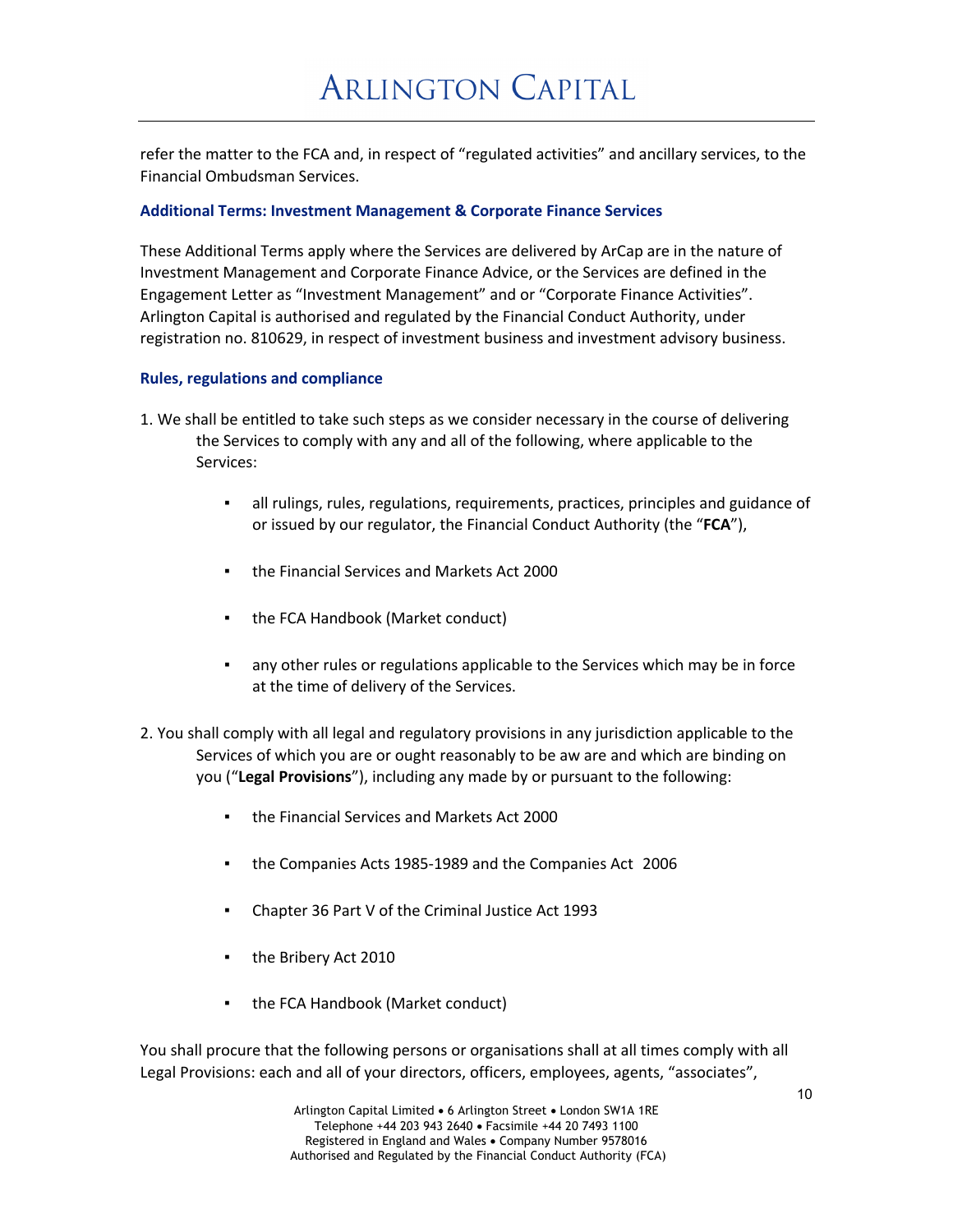persons "acting in concert" with you where applicable to the Services.

3. You shall ensure that you have or obtain all authorisations, consents and approvals of any governmental or other regulatory body or authority and all such other authorisations, consents and approvals as may be necessary to enable you to engage in any transaction or carry-on activities in respect of which the Services are or may be supplied. You shall comply with any such authorisations, consents and approvals.

## **Dealings with third parties**

4. In all dealings with third parties (save where in accordance with the Engagement Letter we act in the capacity of your adviser or as an agent on your behalf and not as principal. We shall be entitled to make our advisory or agency capacity clear in all communications with third parties, including press releases and any public or other documentation.

## **Information and publicity**

5. You shall ensure that all information ("**Information**") and all statements or expressions of opinion, intention or expectation ("**Opinions**") provided to us in connection with any matter in respect of which we may or do supply advice and/or to be included in any document, communication or announcement which is or may be issued in public (by you or by us on your behalf) in relation to any transaction or event in respect of which the Services are or may be supplied shall (in the case of Information) be accurate and shall (in the case of Opinions) be held honestly and formed on reasonable grounds and shall (in the case of Information and Opinions) be complete in all material respects and shall not be misleading. You shall at our request provide written confirmation to us of such matters. In the case of sub-clause 5.1 above we may qualify the relevant advice, and in the case of sub-clause 5.2 above we may suspend delivery of the Services or withhold release of any relevant product of the Services, in either case until you have provided such written communication.

6. You acknowledge that you shall be solely responsible for any document, communication or announcement which is or may be issued in public (by you or by us on your behalf) in relation to any transaction or event in respect of which the Services are or may be supplied. You shall at our request provide written confirmation to us of such responsibility and if you fail to do so, we may suspend delivery of the Services or withhold release of any relevant product of the Services, in either case until you have provided such written communication. You shall at our request take all reasonable steps to correct and/or withdraw any document, communication or announcement issued in public containing Information or Opinions that do not satisfy clause 5.

1 You shall provide or procure the provision of such evidence as we may require in order to satisfy ourselves that any financial promotion that we may agree to approve on your behalf

7.2 any document, communication or announcement that we agree to issue in public on your behalf or that is to be issued in public in connection with any matter in respect of which we may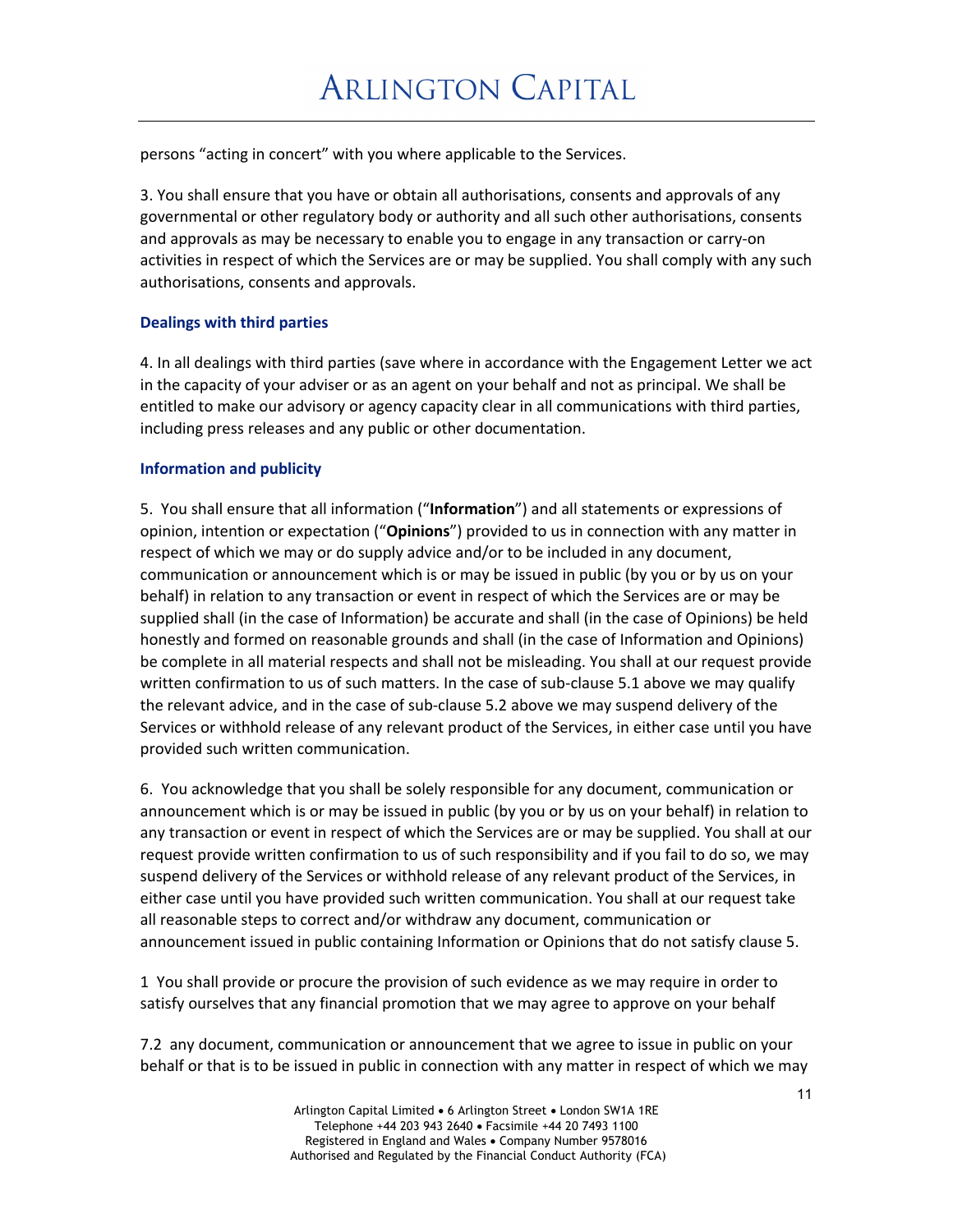or do supply advice complies with any applicable law, rule or regulation.

7.3 in case of sub-clause 7.1 above we may withhold approval, and in the case of sub-clause 7.2 above we may decline to issue or advise, in either case until you have provided such written communication.

8. If the Services are delivered in respect of a Transaction (as defined in the Engagement Letter) in which your role properly enters the public domain.

8.1 you shall include reference to us (if we agree to the text of any such reference) in any press release, advertisement or other public record, whether virtual or actual, that may be issued by you

8.2 we may publicise or advertise or disclose our role in the transaction and when doing so we may refer to your name and (without claiming any ownership rights) we may use your logo or any press release, advertisement or other public record, whether virtual or actual, that may be issued by you.

## **Other professional advisers**

9. We shall be entitled, with your prior written consent, to appoint agents to assist us in delivering the Services and to include their fees and expenses (and any VAT thereon) as part of our charges unless otherwise stated in the Engagement Letter.

10. You shall be responsible for the nomination, appointment and payment of other professional advisers as may be required to advise you on a transaction or any matter in respect of which the Services are or may be supplied.

11. Where you agree, in the Engagement Letter or otherwise, that we may appoint solicitors or other legal advisers (the "**Lawyers**") to advise us, you shall reimburse us promptly following our payment of fees and expenses and VAT thereon charged by the Lawyers (which may be included as part of our charges. Subject to the terms of your agreement that we may appoint the Lawyers, we shall be entitled to instruct the Lawyers to arrange for legal advice to be obtained from other lawyers in foreign jurisdictions as may be required and you shall reimburse us promptly following our payment of fees and expenses (and taxes thereon, if any) charged by them.

12. We shall not be responsible or liable for the quality of, or the consequences of any errors or omissions in, advice or other services supplied by any agents appointed by us with your consent under clause 9 or any professional advisers appointed in accordance with clause 10 to advise you, save where any such agents or professional advisers have acted or omitted to act pursuant to express instructions from us and we have prior thereto been cautioned by them against their following such instructions.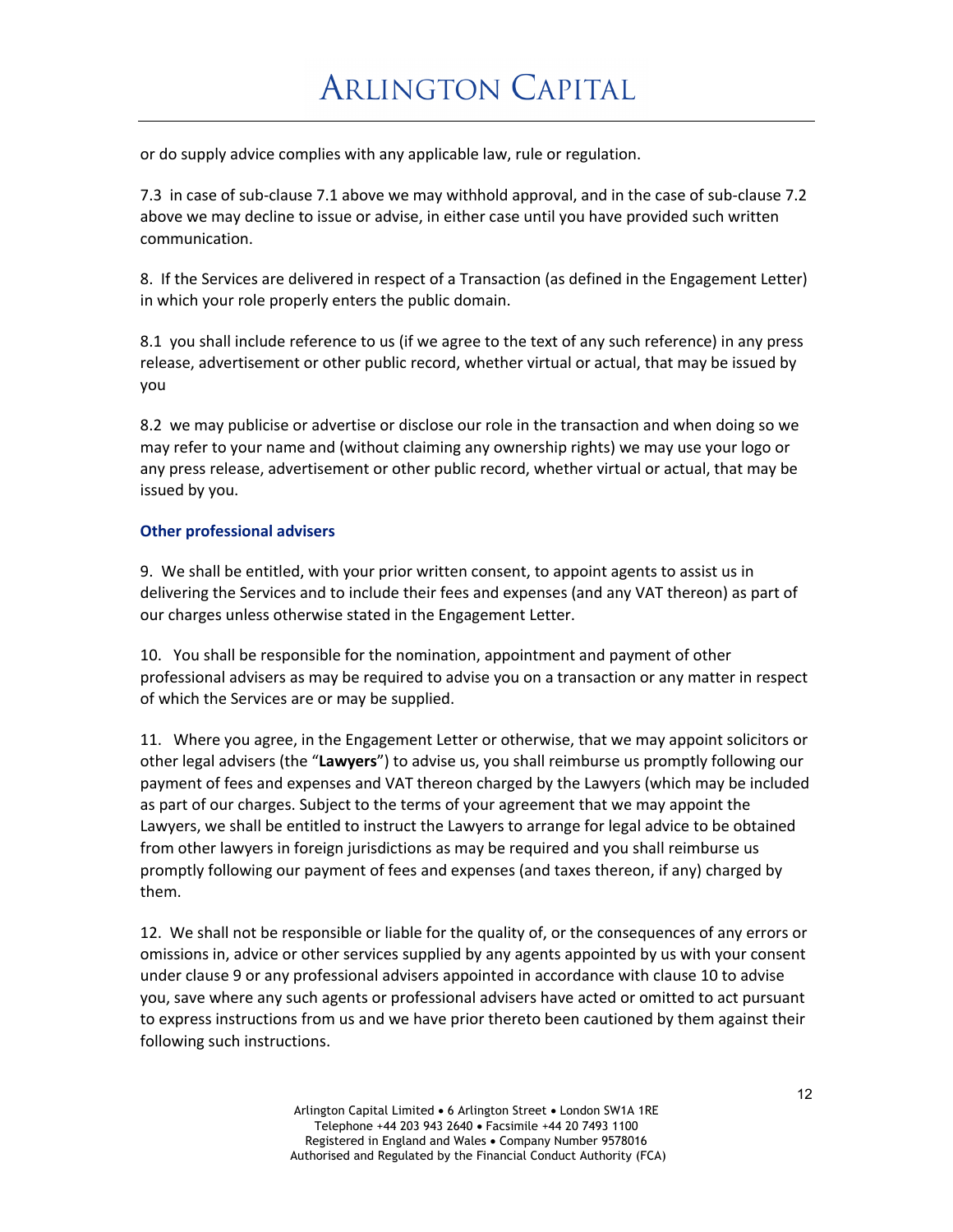### **Regulated activities**

13. Where the Services (or part of them) are "regulated activities" under the Financial Services and Markets Act 2000 (the "**Act**"), as well as informing you of this under Directive 2014/65/EU, we shall for those regulated activities classify you as a "**professional client**", as defined in the Conduct of Business Sourcebook Rules issued by the Financial Services Authority (or its successor body the Financial Conduct Authority) under the Act (the "**Rules**"). Your signature of our Agreement (or other written classification issued by us to you) is your consent to such classification and confirmation you have understood the implications of it and that we have supplied all relevant information reasonably required by you. We shall comply with the Act and the Rules in our performance of regulated activities for you. This clause and clauses 14 to 18 below apply in respect of regulated activities.

14. Where you have agreed to classification as a professional client, you will not be entitled to the same level of protection given to retail clients under the Rules. This means that protection in the following areas shall not apply to you:

- Packaged product and ISA disclosure: The Rules on packaged product and ISA disclosure shall not apply.
- Best execution: We shall not have to arrange or effect any transaction for you on the best terms available. We shall not be required to prioritise the overall costs. When advising you on a transaction we shall assume that you are able to protect your own interests.
- Risk warnings: We shall assume that you have sufficient experience and knowledge to understand the risks involved and can sometimes assume that you are financially able to bear any investment risks. In addition, we shall not need to warn you of the nature of any risks involved in any transactions which we may recommend for you or give you written risk warnings about any transactions.
- Suitability: When making personal recommendations, we shall assume that you can judge the suitability of our advice.
- Appropriateness: Where we assess the appropriateness of a product or service, we shall assume that you have sufficient know ledge and experience to understand the risks involved.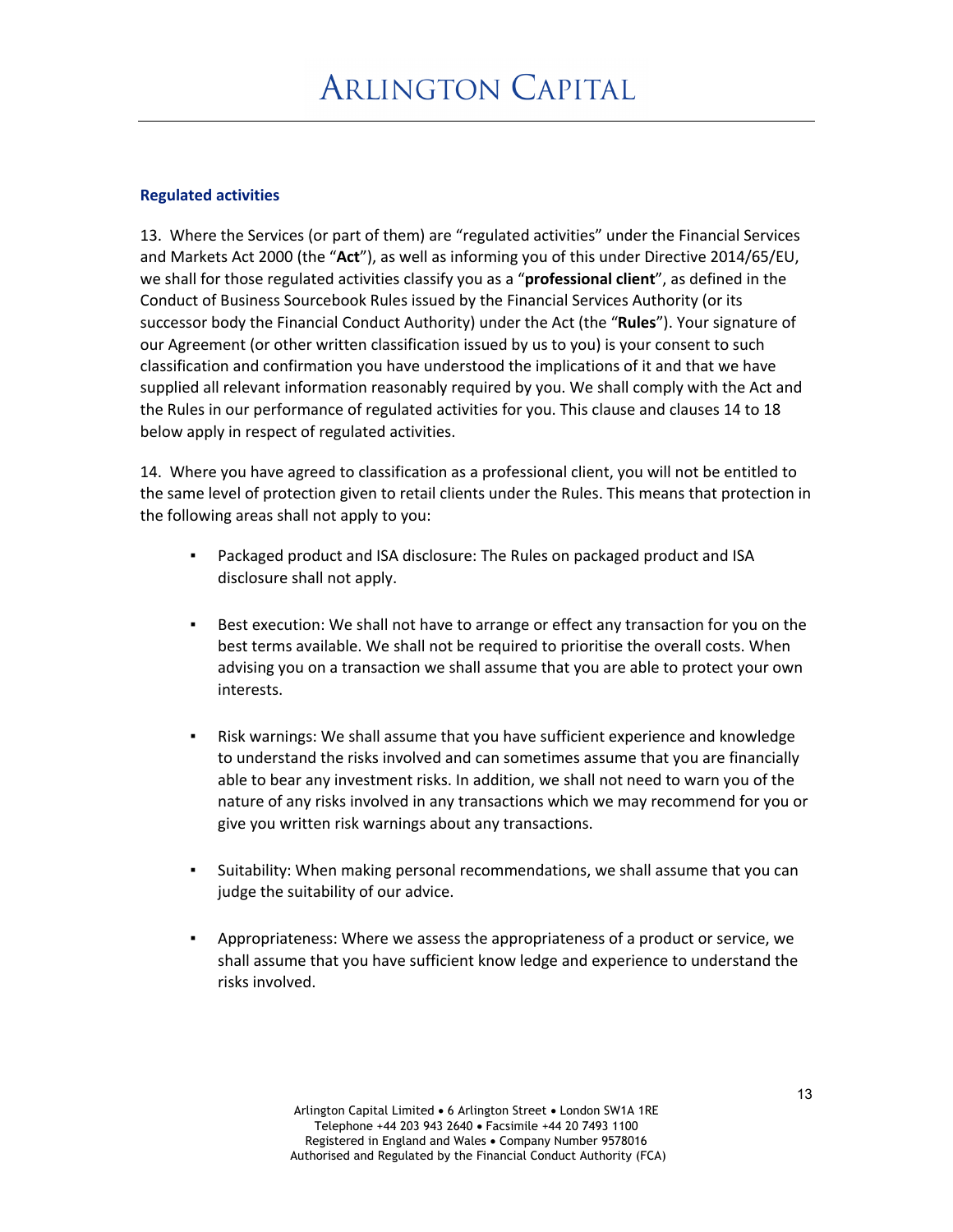- Your expertise: We may have regard to your expertise, investment objectives and financial situation when complying with requirements under the regulator y system established under the Act that our communications must be fair, clear, and not misleading.
- Disclosures: Where we or any other ArCap Persons receive financial rewards in respect of matters attributable to the Services, we shall not be obliged to disclose to you the basis, amount, or nature of any such rewards. In addition, the polarisation rules and disclosure requirements relating to packaged products under the Rules shall not apply.
- Non-exchange traded securities: We shall not be obliged to comply with the requirement to deal fairly with you in relation to the sale and subsequent purchase of non- exchange traded securities.
- Financial promotions: Our responsibility when issuing or approving financial promotions shall be limited to taking reasonable steps to ensure that the financial promotion concerned is fair, clear and not misleading. We may take into account your expertise in relation to this responsibility. Any restrictions on direct offer advertisements which apply to retail clients shall not apply to you.
- Confirmation of transactions: We shall not need to check whether you have received any confirmation of transactions sent by us to you.
- Periodic statements: We shall not be required to send you periodic statements.
- Custody and client money: We are not authorised to provide custody services or hold client money on your behalf but if we obtain such authorisation and deliver any such services to you we shall notify you of the terms on which we do so but we shall not need your prior consent to such terms.
- Financial Ombudsman Service: The Financial Ombudsman Service shall not be available to you.

15. Where commissions or other benefits become payable to us and are received by us in respect of regulated activities performed for you ("**Commissions**"), we will inform you of the nature of the Commissions, their amount and the terms of payment. We will own Commissions and we will be entitled to retain Commissions and reduce our fees proportionately. Where renewal commissions are payable to us and are received by us, we will own them and retain them but not reduce our fees. We will not be obliged to account to you for any Commissions or renewal commissions but if you terminate any investment contract giving rise to Commissions and we have to make a repayment, we may invoice you for all or part of that repayment.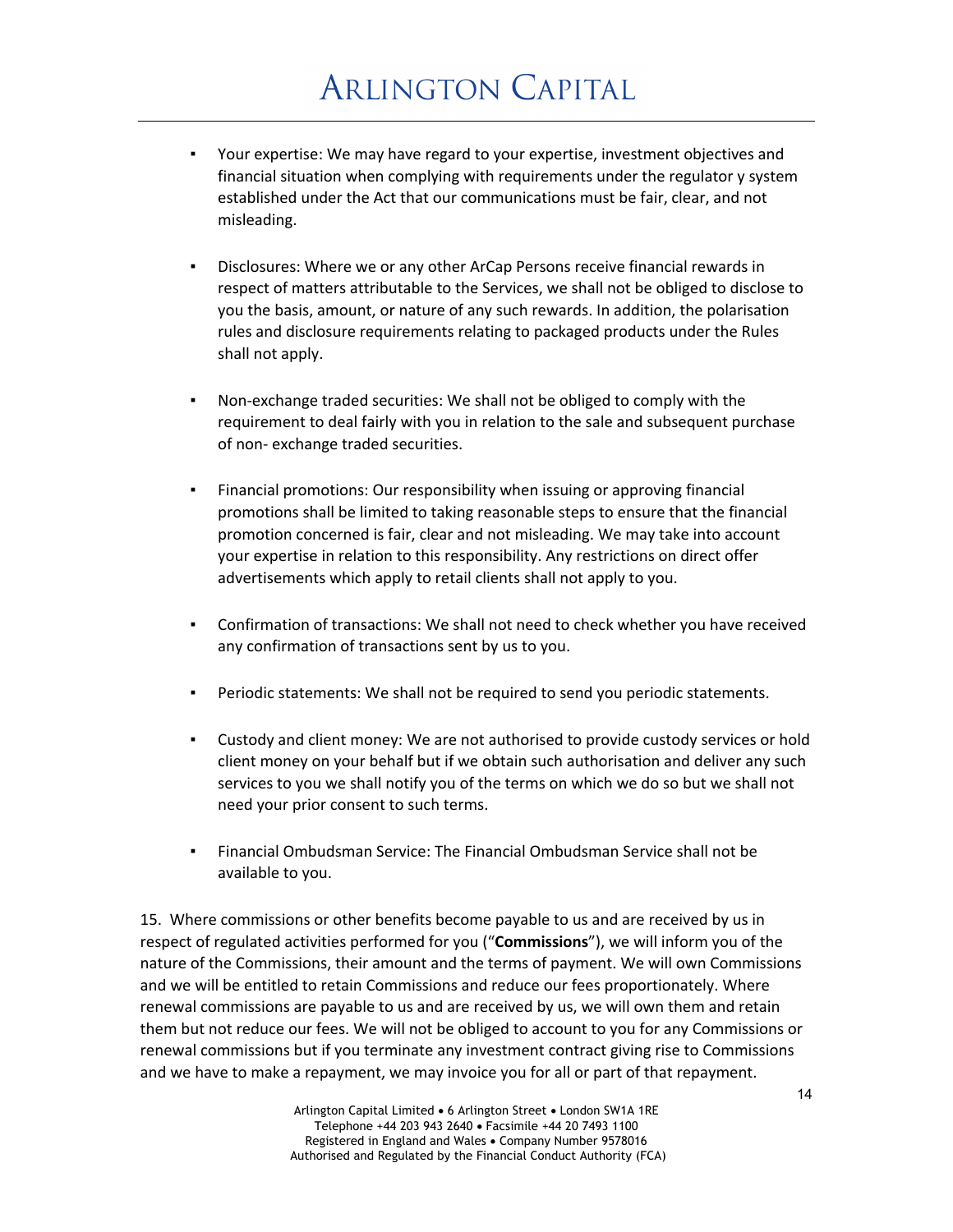### **Our liability for regulated activities**

16. Notwithstanding any other provision in our Agreement with you to which these Additional Terms apply, we do not limit our liability to you for regulated activities performed for you and any duty or liability that we may have to you under the regulatory system. The limitations of liability in our Agreement with you shall continue to apply to our Services that are not regulated activities.

### **Identifying opportunities**

17. During performance of the Services we may identify and introduce to you an opportunity (the "**Opportunity**"). In such circumstances, we shall not be required to make any enquiries as to the nature of the Opportunity, which we shall introduce on a voluntary basis and not as part of the Services.

18. There shall be no warranty or representation from us, expressed or implied, regarding the merits or suitability of the Opportunity for your purposes. You shall be responsible for conducting such investigations and analyses of the Opportunity as you may consider necessary.

19. The introduction by us of the Opportunity shall not constitute the delivery by us of any services, nor shall it be construed as a recommendation by us, expressed or implied, and accordingly we shall incur no responsibility or liability to you as a result of, arising from or in connection with our introduction of the Opportunity. This clause shall not operate to limit or exclude any liability limited or excluded which cannot lawfully be.

#### **Model development assistance**

20. Where the Services include "**Model Assistance**", being the provision by us of assistance to you in your development of a financial or other model for use by you in connection with the Services, the following limitations on the scope and nature of our Model Assistance shall apply.

20.1 Our Model Assistance shall be designed to provide a preliminary and supportive contribution to your model development. Our Model Assistance shall not provide any form of assurance or advice or recommendation that the model developed by you is suitable for acceptance or use by you without a review of its functionality and suitability for your purposes being commissioned by you and performed separately from and independently of our Model Assistance. You shall satisfy yourself that the model developed by you is so constructed that it shall meet in all material respects your objectives, that it operates appropriately and effectively having regard to your purposes and requirements, and that you have supplied to us all comments and requests that you wish us to take into account in our Model Assistance.